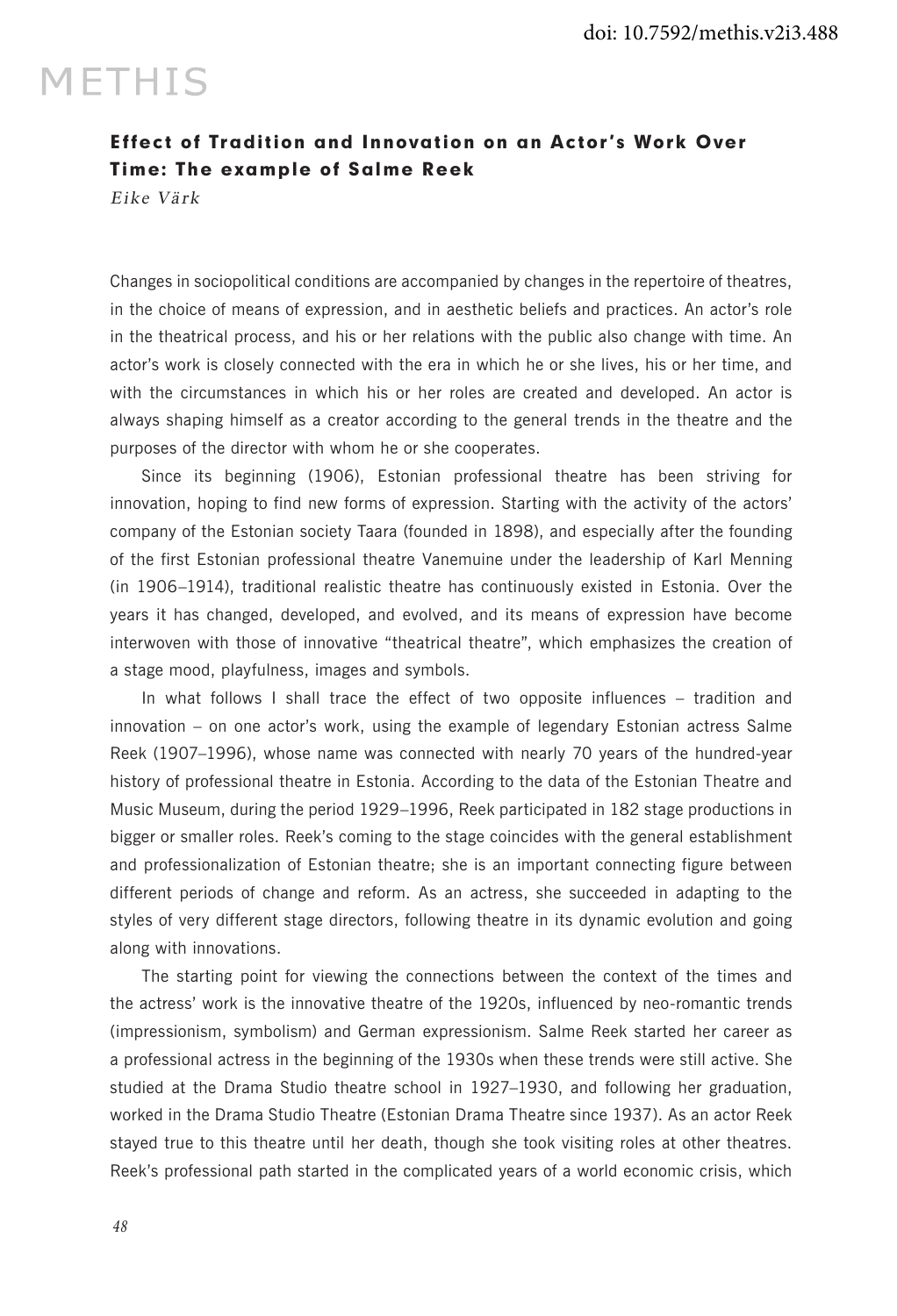also affected Estonian theatre through a decrease in audience. Theatre researcher Luule Epner has analysed the theatre situation of the time as follows: "In those tight conditions the theatre could not afford the risk of experiments. To last, it had to find repertoire acceptable to the taste of a wider theatre-going public. The crisis was overcome with the help of original Estonian dramas [---] In the choice of plays above all 'closeness to life' was sought, expressed in actualities and in the choice of subject matter and character types in accordance with the everyday experience of an average theatregoer." (Annus et al. 2001: 327–328.) At the time of the economic crisis the search for modernist means of expression so characteristic of the 1920s gradually diminished. The 1930s brought about a new wave of realism and an overwhelming percentage of local repertoires. Local Estonian drama (mostly situation comedy) was a school for actors in the creation of colourful, true-to-life national characters.

Salme Reek's first roles in professional theatre were a six-year-old boy in a children's play in 1929 when she was still a theatre school student and a grotesque old lady in "Mikumärdi", an original comedy by Hugo Raudsepp about country life (stage director Ruut Tarmo). As a young actor, Salme Reek often had opportunities to play small children and old ladies, both in fairy tale productions for children and realistic productions for adults. Boys' roles became her actor's trademark. Reek is considered the most famous travesty – a female player of boys' and men's roles – in Estonian theatre. When Reek started work at the Drama Studio, the theatre placed priority on increasing its audiences through children's productions; thus actors able to play children's roles were in demand. Reek was thought suitable both because of her personal qualities and physical assets: she was small, athletic, slender and gracious, mobile and lively. She surprised her colleagues, critics, and the public in her first roles with her exceptional ability to interpret children, and she became more and more interested in children's psychology.

Reek often gave a grotesque colouring to her old women's roles, as if watching the characters she created from a distance with a half-smile. Among her roles are prying scandalmongers, meek babysitters, humble housemaids, simple countrywomen, ladies from the town, etc. Sometimes these women seem ridiculous; sometimes, however, cordial and touching. The old women played by the young actress provoked controversial opinions, perhaps because of her deviation from the realistic manner of playing, her sharp, theatrical accent on certain character traits, and her frequent use of the tricks of farce theatre. The successes and failures of the beginning of Salme Reek's theatre career depended on the strength or weakness of the literary material the productions were based on and the stage directors' working style. The often low aesthetic quality of the original drama dominating in Estonian theatre in the 1930s and the superficiality it entailed in creating characters seldom offered actors the opportunity of going more deeply into their roles.

In theatre school Salme Reek received systematic training in the realistic manner of acting, including the art of finding the inner truth, impersonation, and technical quality, all of which are prerequisites for the variability of the actor's range, and in turn for artistic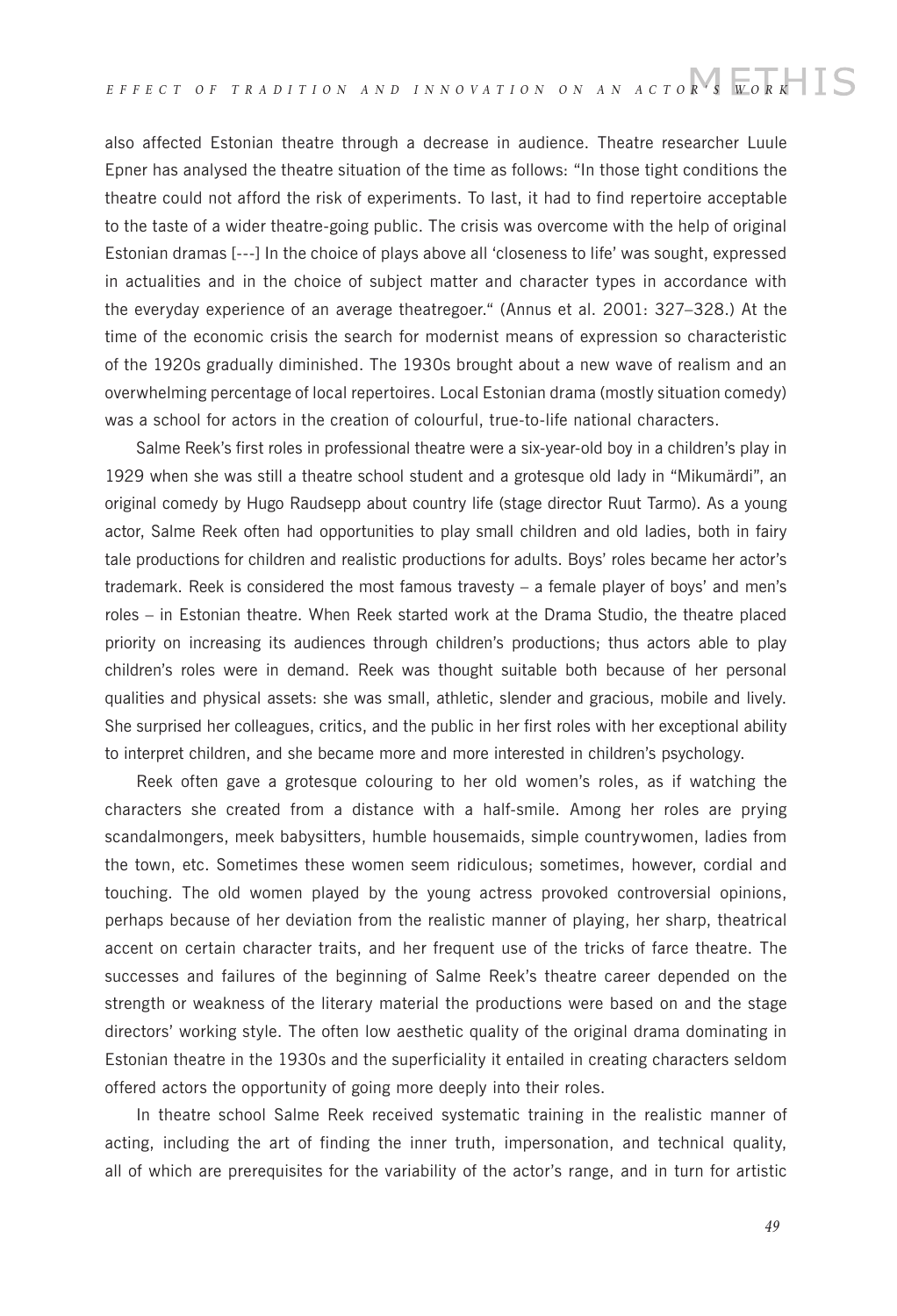longevity. This is a good basis for managing different theatre trends and styles, both in the traditional and the innovative theatre, and both in "the art of experiencing" and "the art of representation" (using Stanislavsky's notions). For Salme Reek, a most important school for mastering body language was study at Gerd Neggo's dancing studio (a private school in Tallinn in 1924–1940).

Criticism supports the view that in her first roles from the end of the 1920s to the beginning of the 1930s, Salme Reek tried to caricature her characters, to sharpen certain of their features. Such a slightly affected manner existed in Estonian theatre of the time parallel to a much more natural, "true-to-life" style of realistic performance. The choice would depend on the wishes of the stage director. Sometimes, however, the young actress could not depict an old person using an inner approach and chose therefore to hide her youth by stressing the external features of an old person.

Reek's more theatrical approach to her role was apparently also affected by the inclinations of stage director Paul Sepp, who was under the influence of the ideas of the Russian conventional theatre, where romanticization of characters was preferred, along with amplification of features of character by a pathetic speaking manner or accentuated plastic movements. Naturalness was not always demanded, either in the behaviour or attitudes of the characters. In several of Sepp's productions, mixing of life and theatre was demonstrated through a blend of realistic and theatrical theatre styles. In Sepp's best productions the expressive manner was used, opening the depths of the human psyche, based on the actor's inner gnosis, and true, organic acting. Young Salme Reek doubtless found interesting the inner analysis and different phenomena of human psychology in Sepp's more realistic productions. Among these roles were the young girl Eha Noorkikas in Hugo Raudsepp's comedy *Põrund aru õnnistus* ("Blessed be the Fools", 1931) and a daughter of the Minister of Foreign Affairs in Aleksander Antson's *Tšempionaad* ("Championship", 1933). A third factor impinging on Reek's manner at the beginning of her creative path might have been the expressionist theatricality that spread to Estonian theatre in the 1920s. A socially critical expressionist drama was close to the views of Salme Reek's teacher Hilda Gleser, the basis of whose teaching was, similarly to Stanislavsky's ideas, psychological realism.

Sociopolitically the 1930s were a restless decade, in Estonia no less than elsewhere in Europe. The 1934 *coup d'état* marked the end of the democratic era and the beginning of an authoritative regime. The subsequent period of "silent agreement" exerted its own pressures on the theatre, which now had to serve the interest of national aspirations and to emphasize the positive side of life. The demand for original national culture further increased the importance of original plays concerned with the national character and the search for roots. A neo-realistic style, already dominant in European theatre of the time, became prevalent on Estonian stages. Systematic training at theatre school and the lengthening of rehearsal periods at theatres increased actors' mastery of their roles. Expressionistic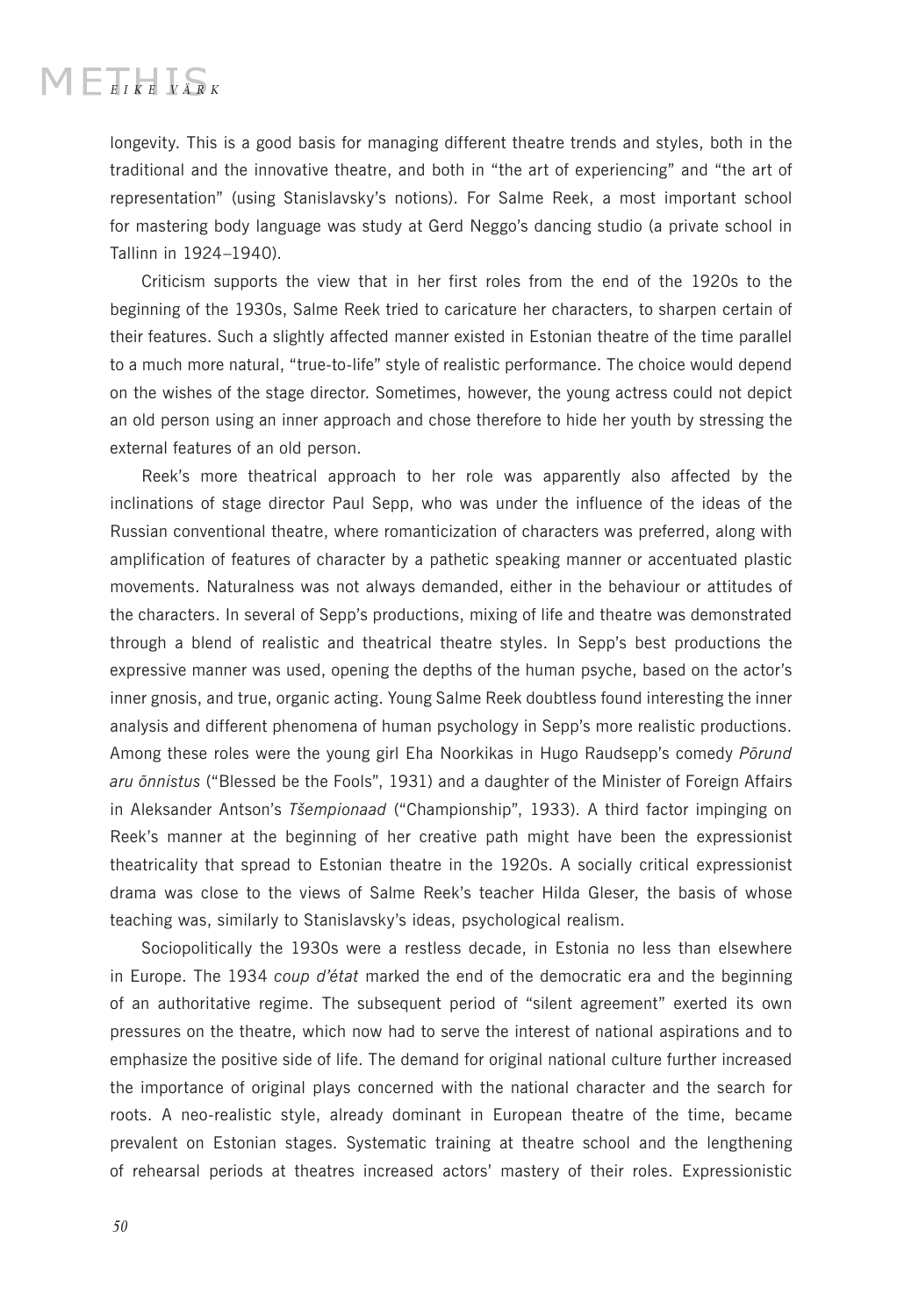sentimental pathos, which often caused overstrained acting and high style declamation on stage now receded. The goal was to represent features and mentalities from real life, not copying the character from the real world mechanically but striving for psychological plausibility. Achieving the latter was often made more difficult by the superficiality and simplicity of the literary material. Original real life comedies, often simple, superficial, or of questionable aesthetic value, pushed acting towards a simplified, comic presentation of characters, avoiding softer half tones, and resulting in stage stereotypes such as the stubborn farmer, the clever farmhand, the sincere maid, the upstart lady, etc. Salme Reek's early roles were often also affected by these pressures.

Speaking of the discussions of the productions of the Drama Theatre in the criticism of the time, Lea Tormis points out in her book *Eesti teater 1920–1940* ("Estonian Theatre in 1920–1940") that "… even in the case of original productions (beginning with "Mikumärdi") a certain overstrained quality prevailed, a coarse overshooting of the mark in acting style, which is the reverse of rich stage expressiveness. Such an approach may have been emphasized by the need to attract all kinds of audiences, especially while on tour, and that was why the "pedal was pushed to the floor." (Tormis 1978: 164.)

The quest for more demanding literary material led to more and more frequent dramatizations of Estonian original prose in the theatre of the 1930s. A. H. Tammsaare's ethically and existentially deep prose works gave rise to important stage productions, helping the theatre evolve from an eclectic style, by turns naturalistic, by turns overacted and pathetic, into a unified realistic ensemble theatre. Through stage productions based on Tammsaare's major novel *Tõde ja õigus* ("Truth and Justice") Salme Reek refined her skills in viewing the production as a whole and relating to the work of other actors. These productions challenged the actress with roles emphasizing thinking, and nuances became important. In the stage production based on "Truth and Justice I" and titled "Vargamäe" (1932, staged by Kaarli Aluoja), Reek played a colourful tenant farmer's wife, a blabbermouth. In the stage production based on the second part of the novel, entitled *Härra Mauruse I järgu koolis* ("At the First Rate School of Mr. Maurus", 1935, staged by Andres Särev) she played the small girl Tiina, who had a deep inner life, who was unable to walk but who had a sincere belief in God and His healing powers.

Compared to the previous decade, the proportion of world classics in the repertoire of the Drama Theatre diminished in the 1930s. In the second half of that decade interest in theatre, all but lost during the years of the economic crisis, started to grow again, accompanied by a shift towards seriousness in repertoire. Stage language became more metaphorical and poetical. In productions of European classics Salme Reek succeeded in playing Argon's small daughter Luison in Molière's *Le Malade Imaginaire* (1936) and Nichette in *La dame aux camélias* (1937) by Alexandre Dumas *fils*. By the end of the 1930s, a strong ensemble of actors was formed at the Estonian Drama Theatre, Salme Reek's home theatre.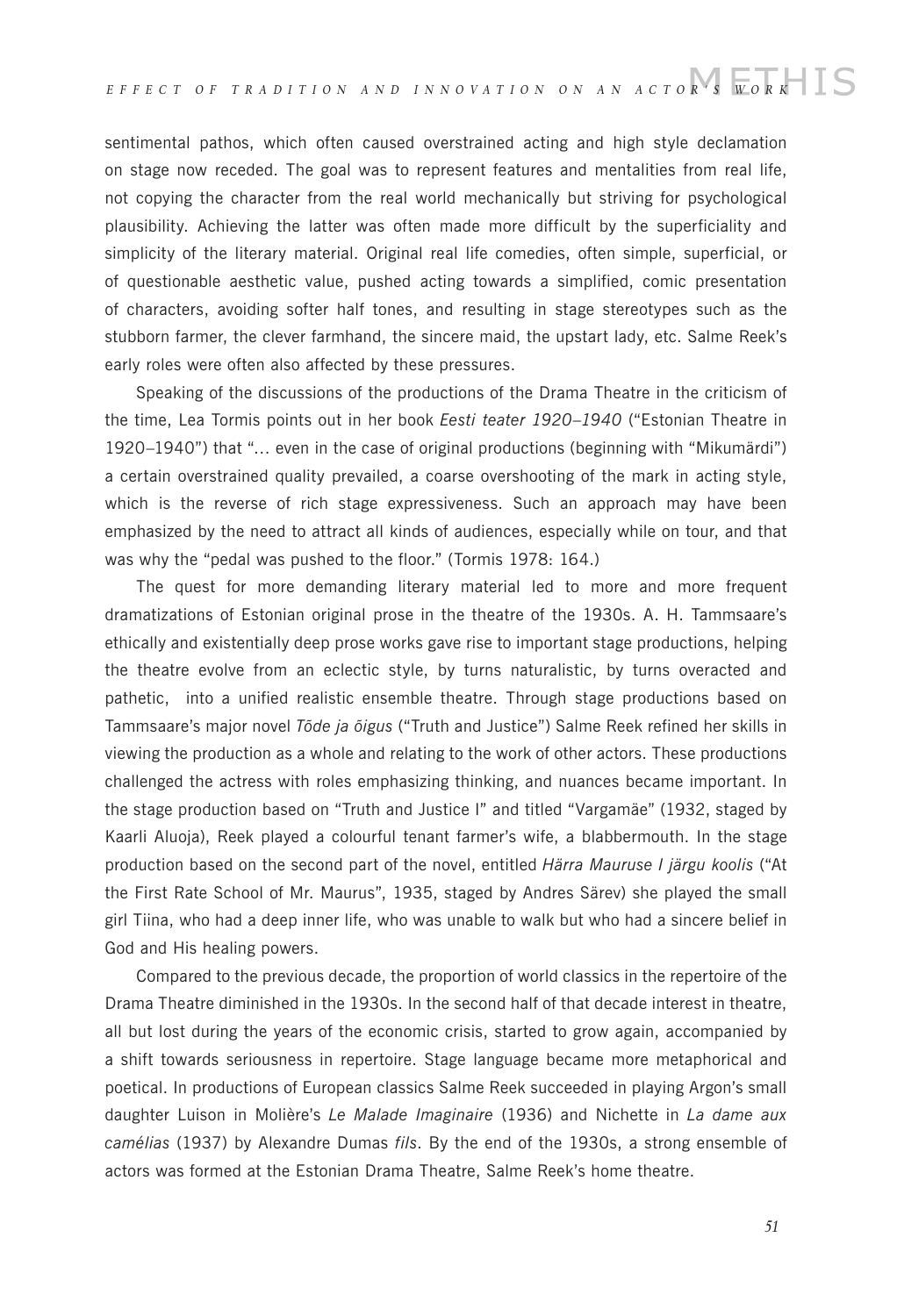One of the most original young girl characters in Salme Reek's work was Ellie May Lester, the hare-lipped daughter of a poor American farmer in the stage production of Erskine Caldwell's story "Tobacco Road" (1939), based on Jack Kirkland's dramatization. This production, staged by Leo Kalmet, stood out in the general theatre picture of the 1930s due to its artistic unity, harmonious ensemble, and nuanced, realistic approach. "Tobacco Road" showed the grotesquely shabby life of poor white Americans in bright colours and in a psychologically grounded manner. This basic approach allowed several participating actors, including Salme Reek in the role of Ellie, to succeed in "communicating the grotesquely dejected general tone of the work" (Tormis 1978: 344). In a harmonious ensemble the troupe of capable actors used simple everyday scenes to evoke a tragic atmosphere of extreme poverty and hopelessness.

World War II and the Soviet occupation of Estonia in 1940 brought with them serious changes in the work and repertoire politics of Estonian theatres. The number of original Estonian dramas decreased notably, and theatres were forced to produce ideologically "correct" dramas translated from the languages of other Soviet peoples. Life circumstances and the socialist future had to be idealized. Characters were presented in a simplified blackand-white technique, often using heroic and hollowly pathetic undertones. The actors had some creative leeway when playing in dramas based on Estonian or world classics. During the Stalinist 1940s and 1950s there was much talk about the method of socialist realism in art, which was a far cry from depicting the real world truthfully. Life and human relations were viewed from the aspect of the Communist party ideology, which constituted significant distortions. Modernist theatre trends were officially disapproved, and referred to collectively by the label of "formalism". Standards set for art were conceptual clarity and veritability, while all metaphorical thinking was denounced. Preferred themes on stage were the war and the subsequent period of reconstruction, including breaking the resistance of the *kulak*s and building up collective farms.

The Soviet occupation and the postwar period brought several children's roles into Salme Reek's work, such as the young communist Galya in A. Bulgakov's "New House" (1940); Timur in a stage production of Arkadi Gaidar's story "Timur and his Team" by Alfred Rebane (1947); Vanya in Valentin Katayev's drama "The Regiment's Son" (1947), and Gavrik in "Lonely White Sail", a play by the same author (1949). Despite official prescriptions, the actress did not seek to represent an idealized hero, but rather a human being with all his strength and weaknesses. Thus, in preparing for the role of Vanya, Reek talked to homeless children, trying to win their trust and to understand them. Reek became a popular interpreter of boys' roles; her renditions were so convincing that she was often taken to be a real boy, for example as Tom Sawyer in Mark Twain's and Leo Martin's "Tom Sawyer" (1945), Kaj in Yevgenyi Schwartz's "Snow Queen" (1945), and others. Salme Reek's "careful study of the psychology of the young and her numerous observations from life were the source of her original interpretations of roles" (Kask 1987: 228).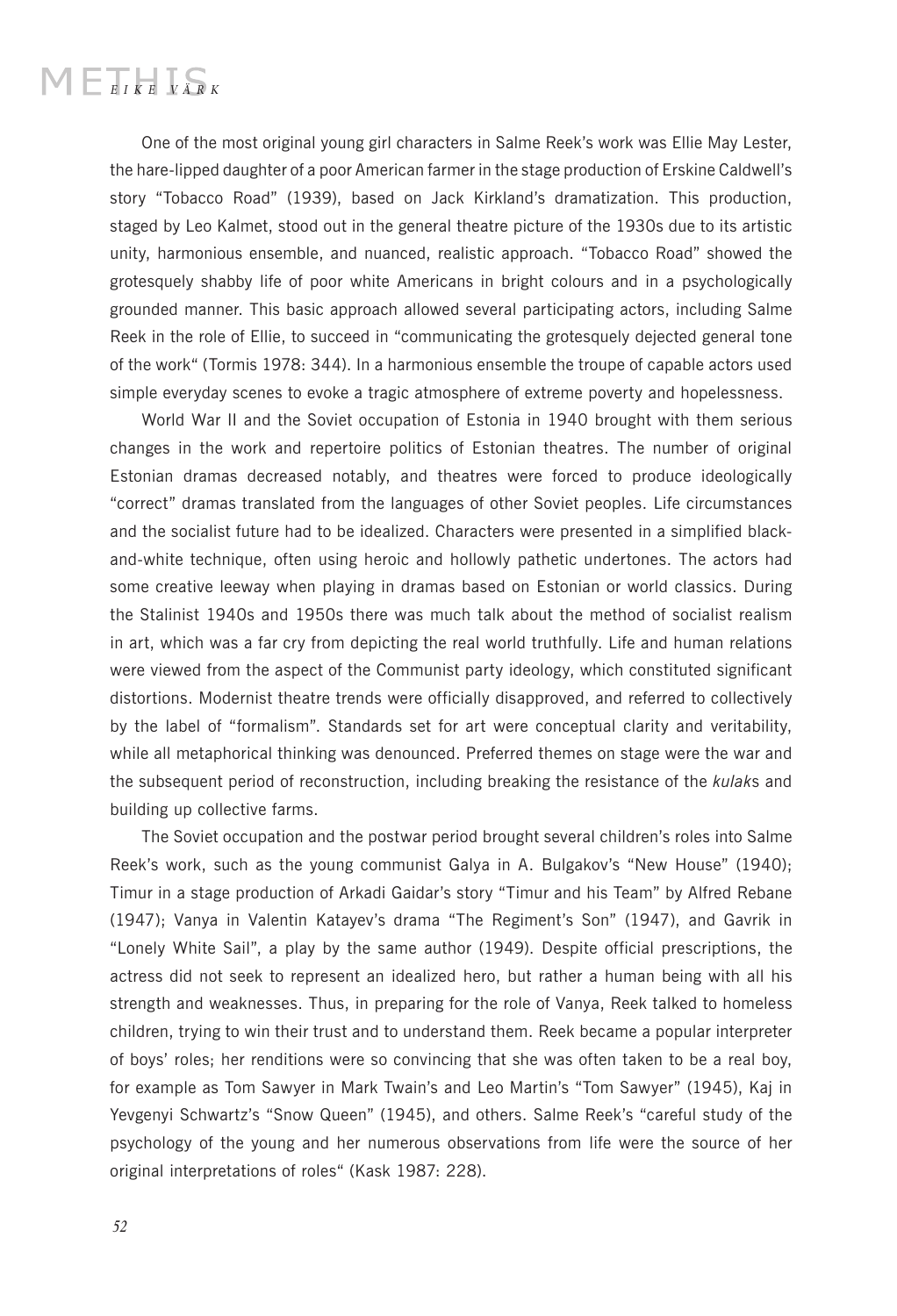The beginning of the 1950s was a complicated time for Salme Reek. The 24 graduates from the Estonian studio of the Moscow Lunacharsky State Theatre Institute (1948–1953) needed 24 posts at the Tallinn Drama Theatre<sup>1</sup>. Thus the theatre had to sacrifice someone, and Salme Reek, then at the best creative age of 46, was made a stage manager. This time, when she was forbidden to appear on stage, was a painful period in Reek's life, and perhaps it also explains why roles as middle-aged ladies are most rare in her creative biography. In those years she appeared secretly in the role of a small boy, Nikita in Andres Särev's production of Oskar Luts's *Tagahoovis* ("In the Backyard", 1955), a classic of national literature famous for its rich true-to-life characters. At the demonstration performance, theatre leaders had no choice but to accept Salme Reek's interpretation of the role, so impressive was its "external truthfulness" and success at representing the character's psychology. Nikita seemed to be truly hidden inside the actress, inside her sensitive memory and wanted to get out.

In the middle of the 1950s, during the famous Khrushchev "thaw", artistic opportunities of expression gradually expanded. Not only were there more stage productions based on world classics and original Estonian literature, but theatrical language changed as well. Contrary to the postwar distortions of socialist realism, the principle of "closeness to life" again became important. Pathetic heroism eulogizing the Soviet order also started to disappear from the stage. A kind of lyrical realism that emphasized the poetry of everyday life became popular. So-called little people with their joys and problems became the centre of attention. Again an opportunity opened up for the stage director to follow his or her own vision in creating the production, and actors were freer to play original individuals rather than class stereotypes.

Though Bertolt Brecht had been an officially disapproved author during the Stalinist era, at the end of the 1950s and the beginning of the 1960s Estonian theatre increasingly experimented with Brecht's ideas. The first production of Brecht in Soviet Estonia, "Mr. Puntila and his Man Matti" was staged by Voldemar Panso in 1958. The style of the play differed greatly from what the public was used to: it was more playful, more theatrical, and more conventional. Salme Reek played the role of Telephone-Sandra. Reek's roles of this era – the Old Farmer Woman in Brecht's "Mother Courage" (1962, directed by Ilmar Tammur) and the First Bridesmaid in Vladimir Mayakovsky's satire "Bedbug" (1963, directed by Mai Mering) – often showed playfulness, the use of estrangement techniques, and critical attitudes towards the character, all features characteristic of Brecht's theatre.

*<sup>1</sup>* In those days, "national studios" for each of the Soviet republics were operating in Moscow. Students were selected for admission to the studio in Estonia, and after they completed their studies, all the graduates were assigned to the Tallinn Drama Theatre.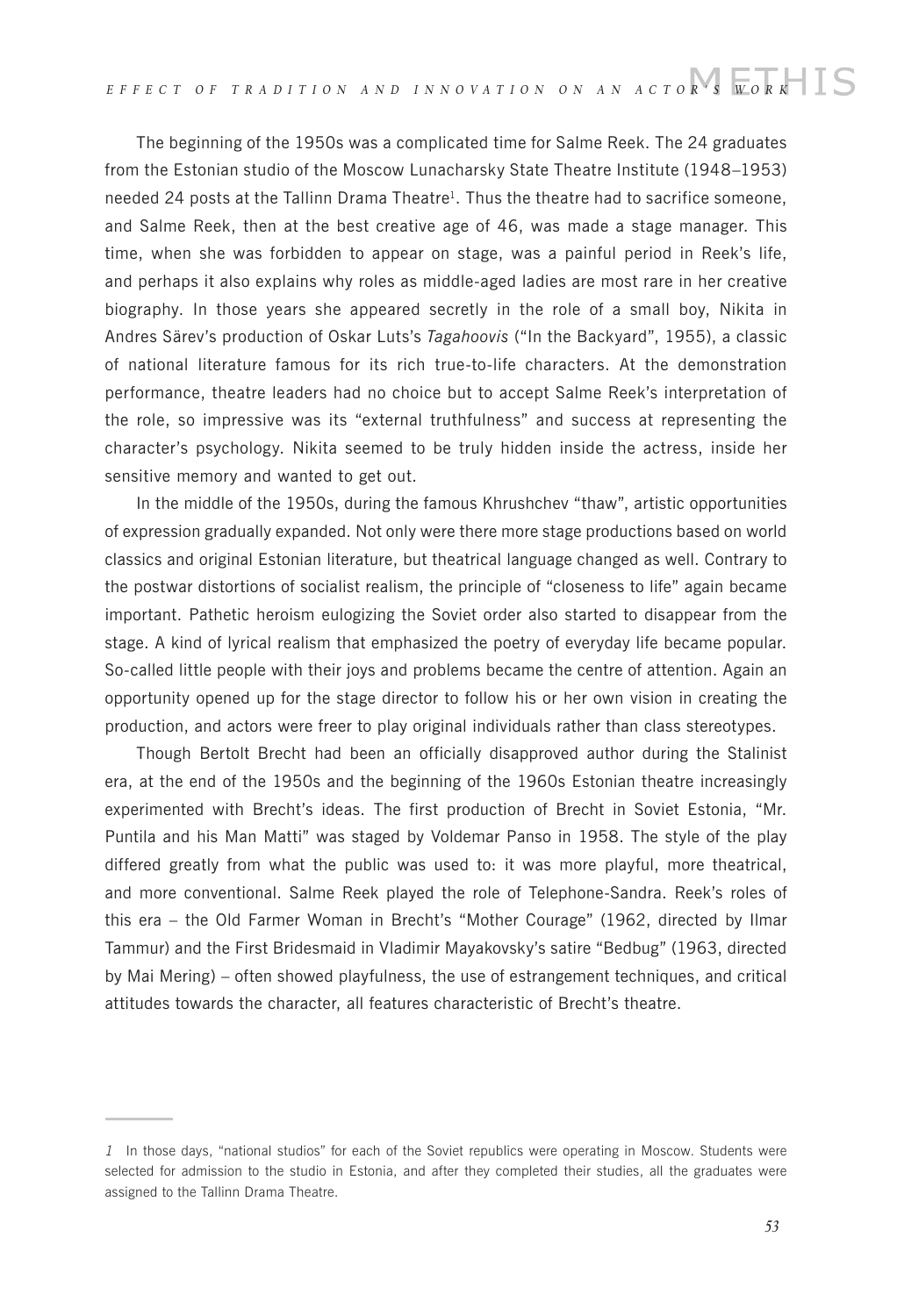In 1962 Salme Reek's legendary role was born, that of mother Åse in Henrik Ibsen's "Peer Gynt". Like Ilmar Tammur's stage production as a whole, this role blended lyricism and satire, irony and dramatics. The stage production focused on the caring, loving relations between mother and son, their mutual play (they were like big children in a world of fantasy and play), which continued throughout their lives, and even into the mother's hour of death. Russian critic N. Balashova has noted that Reek's Åse, dressed in rags and with red tousled hair was small and frail on the outside, but inside there was a poetical woman capable of great love who moved on stage with a light youthful stride; whose gestures were impatient, as she watched her son sometimes with a loving and understanding, sometimes with an annoyed look (see Treier 1963). In creating Åse's role, the physical activity of the actress was very important, and alongside it a connection with inner spirituality. Relating both spiritually and emotionally with Peer's mother, Salme Reek managed to make this role supremely credible.

Under the influence of the scientific revolution of the 1960s, a number of plays using science fiction motifs were staged. In the Drama Theatre Boris Kabur's original "Rops" (1964, staged by Ben Drui) and *Rops aitab kõiki* ("Rops Will Help Everybody", 1965, staged by Hanno Kalmet) gave Salme Reek, then already over fifty, the opportunity to create one of her most famous roles as the mechanical robot-boy Rops. As Rops was a machine, not a human being, the role prescribed a theatrical solution: the lines had to be delivered quickly, as if coming from a machine, and movements had to resemble a clockwork appliance. The genesis of Rops' thoughts, his development and strict logic became apparent through the actress's original solution, her rigid and monotonous movements, her immobility, and barely perceptible mimicry on her mask-like face. In this role, Salme Reek effectively blended the features of a living boy and a robot belonging to the world of fantasy.

At the end of the 1960s modernist ideas started to spread both in Estonian literature and theatre, due to closer cultural interaction and exchange with other countries. Antonin Artaud's and Jerzy Grotowski's ideas about the theatre became known in Estonia, as well as experiments of the *avant garde* theatre. Among the new means of theatrical expression that were adopted, the absurd and the grotesque were often used on stage. Theatrical language became more metaphorical, poetical, physical, and variable. This decade might be spoken of as the stage directors' era in Estonian theatre. For actors, it was important to change in accordance with the emergence of this new theatrical language.

At the hub of the radical theatrical innovations that started in 1969 was the Tartu theatre Vanemuine. The Drama Theatre in Tallinn remained a rather conservative place, where realism of everyday life was preferred, and original Estonian literary material was used, without paying much attention to its quality; the theatre was generally oriented toward a less demanding public. Such a repertoire politics was one of the reasons why the theatre went through a crisis at the end of the 1960s. Nevertheless a more allegorical and metaphorical theatre language sometimes reached the Drama Theatre stage, such as in "Monolisk" by Ardi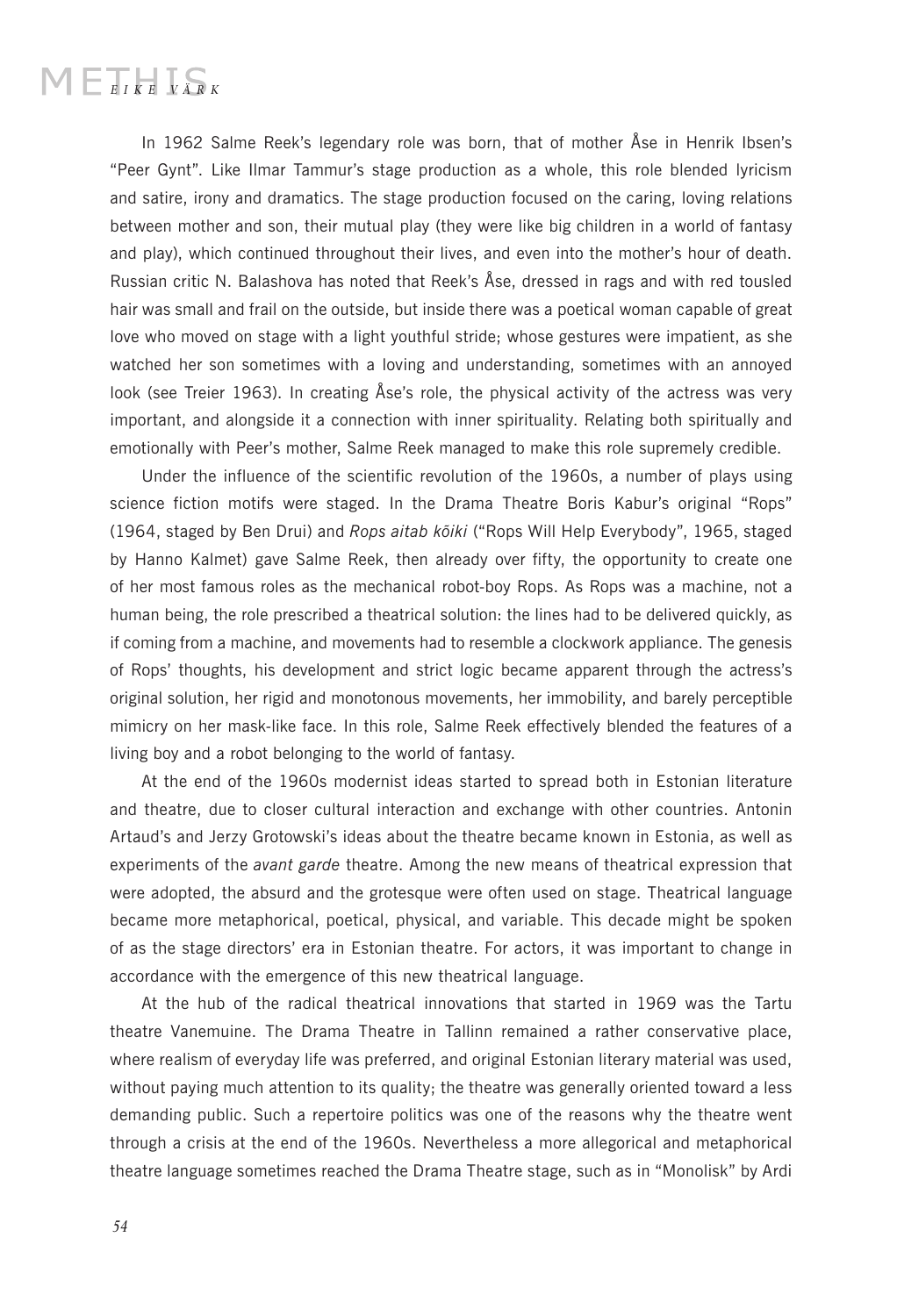Liives, an "allegorical satire in Dürrenmatt's style" (Annus et al. 2001: 531), staged by Ben Drui in 1969, with Salme Reek in the role of Secretary.

The 1970s have often been referred to as a "golden era" of Estonian theatre, rich in interesting and original stage directors and a variety of styles. The metaphorically rich trend of the modernist theatre continued, though its radicalism and sharpness receded with time. Modernist means of expression often blended with the psychological-realistic tradition. In the work of Salme Reek this trend was expressed in her role as an old gossiping woman, Zinaida Savvshina, in Anton Chekhov's "Ivanov", staged in 1971 by visiting Russian stage director and theatre pedagogue, Maria Knebel. The criticism of the time noted a dominance of realism in Reek's role, while also acknowledging her use of theatricality, estrangement, and psychological grotesque.

In 1970 Voldemar Panso became the head stage director of the Drama Theatre, and under his guidance the theatre came out of the crisis. Panso made his stage productions in a more traditional, psychological manner. In *Inimene ja inimene* ("Man and Man", 1972), based on the fifth part of Tammsaare's classic novel "Truth and Justice" Salme Reek had an opportunity to penetrate into the depths of the classic's philosophy, playing Ida, the daughter-in-law of one of the two Vargamäe farmers.

At the end of the 1970s, Salme Reek, now over sixty, had the opportunity to play in a more theatrical manner in the productions of Ago-Endrik Kerge, who started working at the Drama Theatre in 1976. Bright, elegant, frail, and very plastic in her movements, she fit well into Kerge's slightly ironical, merry, and theatrically sharpened stage world. A good example of this period is Reek's incomparable Woman in a play "A Visit of a Young Lady" (1977) by Czech playwright Zdenĕk Podskalský. This was a stage production blending parody, harlequinade, bright repartee, and pop melodies, where Reek sang, danced and frolicked about with such energy and impact that all efforts to guess at the actress's age were in vain. Experience and knowledge gained during Reek's long creative life only added lustre to her acting. In this stage production the actress demonstrated her ability to control her body and her voice. Her use of body language ranged from copying everyday behaviour to dancing movements and acrobatic tricks.

In Ago-Endrik Kerge's stage production "Peer Gynt" (1978), Salme Reek had an opportunity to play mother Åse for the second time. In Kerge's rather metaphorical, plastic production, which used new theatrical language, Reek masterfully connected a psychologically perceptive manner led by inner impulses with a markedly physical and playful manner of presentation, adding outer expressiveness to the means of psychological theatre. All means of expression at the actress's disposal were included in the creative process: deep inner feeling, intonation, plastic body language, and facial expression. This role of Åse might be considered as a bridge connecting different periods in theatre and of styles, between traditional and innovative theatre.

By the beginning of the 1980s the time of more radical innovation in Estonian theatre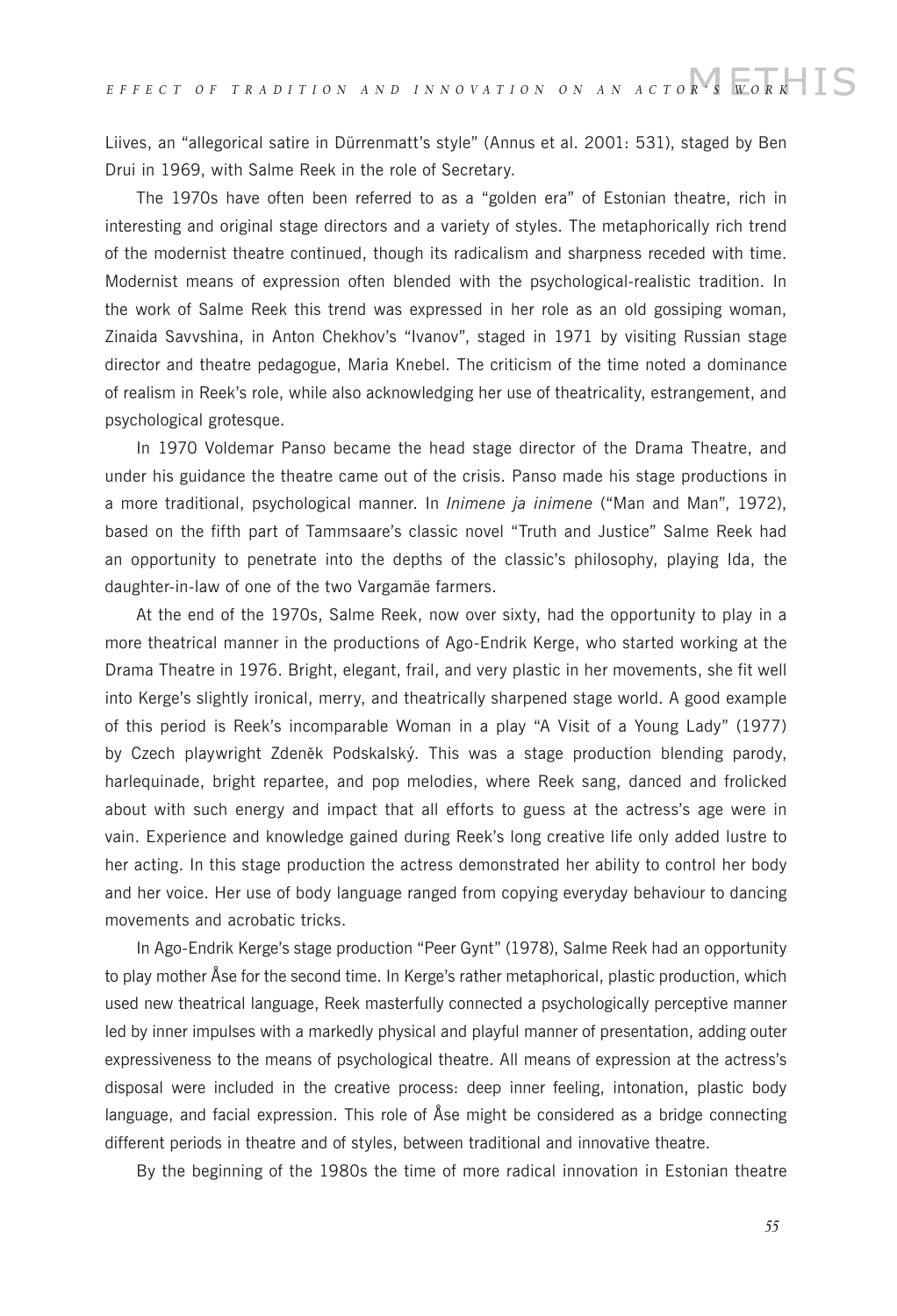was past, a time when playful and metaphorical theatre combined with stylistic variability. The expressive manner of the period, which included the rich use of the absurd and irony, receded. A new wave of traditional psychological and realistic theatre coincided with an interest in Estonian history and a search for roots, in opposition to the social oppression and Russification of the period. Those productions of the end of the 1970s and the beginning of the 1980s based on original literary material mostly offered moments of recognition with respect to everyday realities. This was a high point for national classics in theatre. In the centre of stage interpretations of the original literary works was man with his *Weltschmerz*, his worries and consternation, his joys and his passions. Acting was turned inward, demonstrating the simultaneous prevalence of strong feeling and deep thought.

The politics of reform and *glasnost* provoked a national movement in Estonia and a second awakening that culminated in the "Singing Revolution" of 1988. The removal of censorship made it possible to speak openly about formerly forbidden themes. Dramas written some time ago, but previously unacceptable to the Soviet powers were now staged. One of the strangest characters played by Salme Reek was born in the Vanalinnastuudio (The Old-Town Studio) in Tallinn in 1990 in a comedy by Hugo Raudsepp *Salongis ja kongis* ("The Salon and the Prison Cell", staged by Gunnar Kilgas), criticising totalitarian order and full of political aphorisms. (The comedy had been published in 1933, but during the Soviet regime it was contraindicated for stage production.) Reek's Human Being was a figure presented in the key of the absurdist theatre, a symbolic, ageless, timeless, and abstract being that jumped into the space through an open window on the empty stage after an apocalyptic catastrophe.

With the restitution of the Estonian Republic in 1991, rapid social changes took place, which held the attention of the people on the street; thus there was less time to participate in cultural activities. Innovation in social life did not in itself evoke radical change nor did it bring new style into theatre. To compensate the lack of audience, theatres again started to attract more people by staging comedies. In the middle of the 1990s, repertoires again began to vary, accompanied by an increased interest of the public towards theatre. Previously prohibited absurdist plays now reached the Estonian stage in greater numbers. Psychological realism with modernist elements was dominating on stage. It was in this manner that Salme Reek played the old card player Avdotya Nazarovna in her second Chekhov drama, "Ivanov" (1992, staged by Elmo Nüganen). Reek's acting in a perennially vaudeville manner infused with deep human compassion differed significantly from the traditional ridiculing interpretations of this character. Criticism pointed out that Reek's good sense of humour and fine sense of irony in her Nazarovna were reminiscent of Charlotta from Chekhov's "Cherry Orchard".

The roles marking the end of Salme Reek's creative path demanded traditional psychological-realistic manner, as her first works from theatre school days had done. Her last great role at the Drama Theatre was Du in American playwright Jane Martin's "Keely and Du" (1994, staged by Madis Kalmet). This play was included in the repertoire of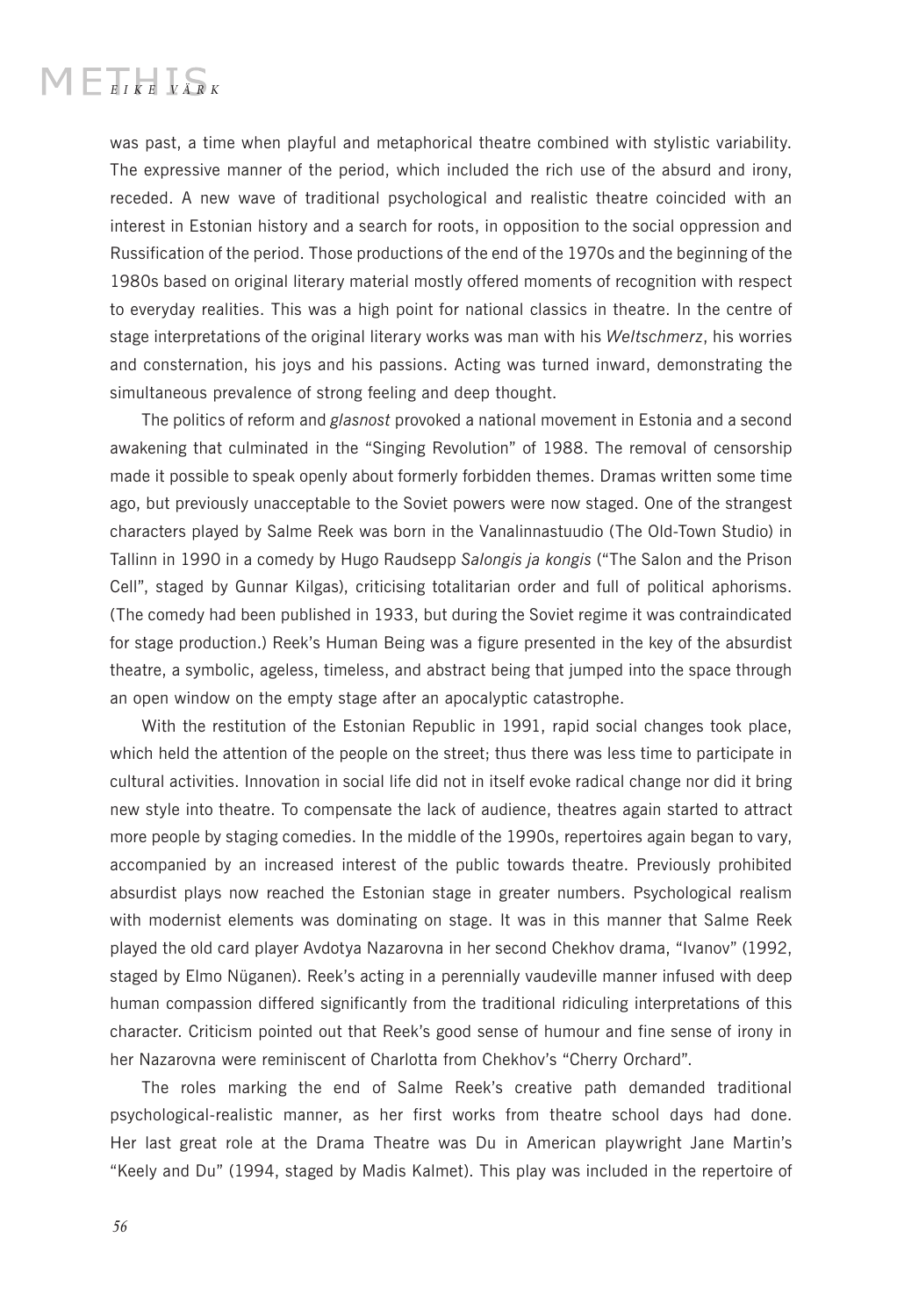the Drama Theatre specifically with Salme Reek in mind. The world of that elderly woman who as a nurse is assigned to keep watch over a young woman, Keely, a rape victim chained to her bed to prevent her from having an abortion, was not in concordance with the actress's own convictions and demanded deep analysis of the character. In the small hall of the Drama Theatre, through the actress deeply psychological approach, through her facial expression and movements, the public could watch how two human beings – a prisoner and a guard – drew imperceptibly closer, step by step.

The final chord in Salme Reek's work was Neenu Moor in a stage version of an Estonian literary classic, August Gailit's realistic and at the same time romantic novel "Ekke Moor"; the production was titled *Paberist inglike* ("A Paper Angel", 1996, staged by Dajan Ahmet) in the Salong-teater (Salon Theatre). The actor opened up the romantic nature of Neenu Moor, which Pille-Riin Purje regarded in her review as another version of Peer Gynt's mother Åse (Purje 1996). This was the actress' farewell to her public, having reached her eighty-ninth year of age.

Changes in society bring along changes in cultural life, including theatre, impacting theatre repertoires and the approaches of stage directors to the literary material. Actors and actresses have to adjust to the surrounding social realities, to feel the times they are living and creating in and move along with them. Basing her work on a solid foundation of realistic training, Salme Reek managed constantly to work with herself and through inner development to adapt to different forms and styles of theatre. In many roles she connected the traditional realistic-psychological theatre and its inward-turning stage life with an innovative, markedly physical, playful, and theatrical manner of presentation. Through her work Salme Reek tried to preserve the more distinguished part of the theatre of the past, concentrating on the character's inner world in the manner of psychological theatre but also on opening to the public the deeper dimensions of roles through the cumulative effects of many waves of changes in acting practice.

#### References

**Annus, Epp, Luule Epner, Ants Järv, Sirje Olesk, Ele Süvalep, Mart Velsker,** 2001.Eesti kirjanduslugu. Tallinn: Koolibri.

**Kask, Karin** 1987. Eesti nõukogude teater 1940–1965. Sõnalavastus. Tallinn: Eesti Raamat. **Purje, Pille-Riin** 1996. Ära mind ärata – ärata mind ära. – Õhtuleht, 12.04. **Tormis, Lea** 1978. Eesti teater 1920–1940. Sõnalavastus. Tallinn: Eesti Raamat. **Treier, Elem** 1963. "Armas, kallis, väike ema…" – Õhtuleht, 14.12.

**Eike Värk** – is a doctoral student at the University of Tartu (Estonia). She has written theatre criticism and articles for various encyclopaedias. Her PhD dissertation explores creativity and versatility in acting using Salme Reek as an example.

E-mail: eikevark@hot.ee